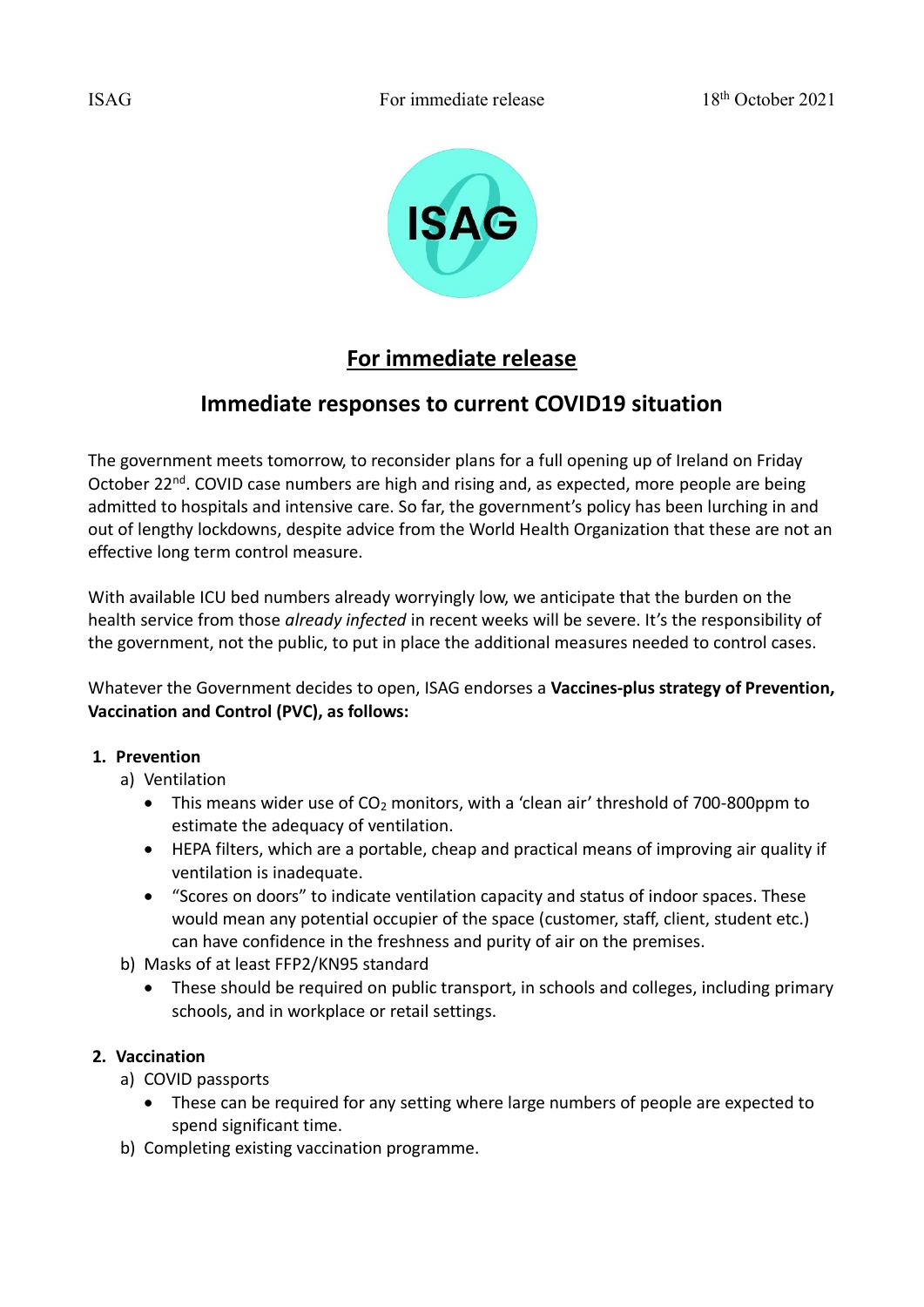- We need to get vaccines to the under-served people in our communities. HSE has already done great work with homeless people and others, and this needs to be supported and extended.
- c) Booster vaccines
	- These should be offered, in the first place, to those at high risk.

#### **3. Control**

- a) Find, test, trace, isolate, support
	- This has yet to be done properly. Far too many cases are 'community transmission' which means "We have no idea how you came to be infected". People still lose income waiting for test results, or while isolating.
- b) Antigen testing
	- Rapid antigen tests have a role to play in COVID19 control. They are not a cure-all, but they can make a useful contribution to reducing exposure. They should be supported and more widely and appropriately used.
- c) Resource local public health teams
	- Ireland currently has a highly centralised system without sufficient emphasis on the public health teams at the local level. They have a major role in preventing community transmission and suppressing the virus at local level.

Adoption of a full suite of measures by owners of businesses, pubs, restaurants, nightclubs, etc. makes it much more likely that they will be able to open up and stay open. For example, optimising ventilation, putting in HEPA filters, building COVID passports into standard procedures, putting information about vaccines and airborne spread in bathrooms and public places, and providing access to antigen tests. Similarly, ventilation and mask standards in schools and colleges will protect the access to education of our young people.

For the population as a whole we envisage these steps as moving us closer to something like a food safety approach – an unobtrusive, yet extremely effective set of control measures. No customer at a restaurant is required to verify the safe operation of fridges, the temperature of cooked meat, or the absence of food-poisoning bacteria in the salad dressing. All this is done by a network of food safety regulation, and their enforcement across the industry. This hard work is invisible to the customer, and creates no obstacle to access, and requires no expert knowledge or judgement of risks. For respiratory viruses, regulation of ventilation and crowding could - and should - play a similar role.

We believe that this combination of owner responsibility combined with customer provision of Digital Certs, and mask wearing where appropriate, offers a highly achievable and cost-effective public health pathway to controlling the spread of COVID-19 more effectively.

### *18 October 2021*

**ISAG** (Independent Scientific Advocacy Group) is offering the group's expertise and experience to work together with Governments and the people to aim for Zero Covid, meaning zero mystery cases in our shared islands. Founded by Anthony Staines, Gerry Killeen, and Tomás Ryan in June 2020, I.S.A.G. is independent of the government. All of our members are volunteers and they freely commit their time every week to discuss the COVID-19 science that underpins our